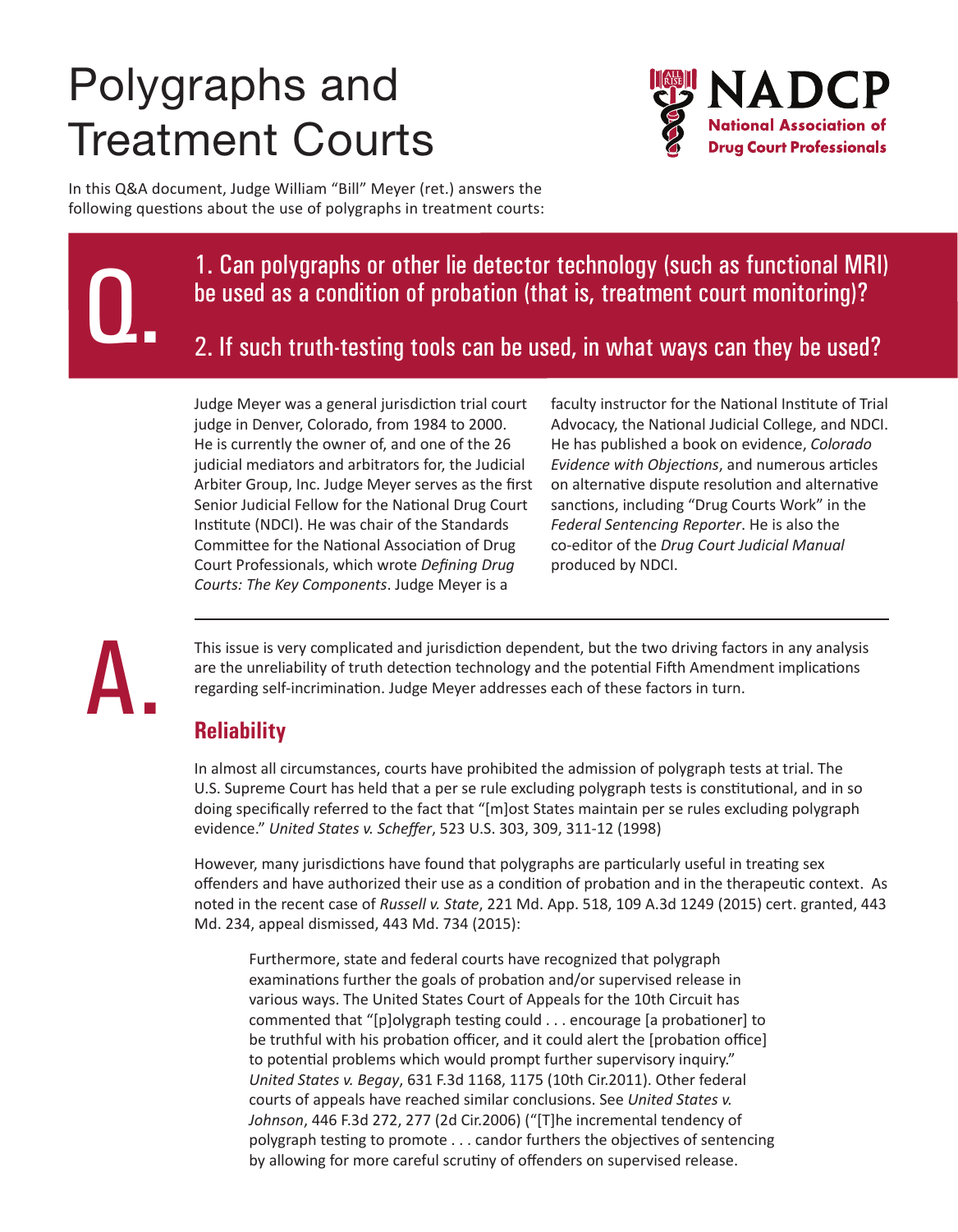

Polygraphs have also been found to assist another sentencing objective, namely to ensure compliance with probationary terms. The lie detector may deter lying notwithstanding its arguable or occasional unreliability because of the subject's fear that it might work, or be credited by others whether it works or not." (quoting *United States v. Zinn*, 321 F.3d 1084, 1090 (11th Cir.2003))); *United States v. Lee*, 315 F.3d 206, 213 (3d Cir.2003) ("[T]he polygraph condition may provide an added incentive for [a probationer] to furnish truthful testimony to the probation officer. Such purpose would assist the officer in his or her supervision and monitoring of the appellant.").

State courts have similarly reasoned that, as a condition of probation, polygraph examinations support probationary goals despite their potential unreliability. Florida's intermediate appellate court held that a condition of probation requiring a probationer to submit to polygraph examinations "is valid because it provides a psychological deterrent, and will assist the work of the probation officer in assuring the probationer does not reoffend." *Cassamassima v. State*, 657 So.2d 906, 910 (Fla.Dist.Ct.App.1995). The Pennsylvania Superior Court commented that "the therapeutic polygraph is an essential tool for a therapist whose job it is to reveal an offender's deception and encourage him or her to confront his or her urges and deviant behavior. The test results further the primary goal of counseling as part of a sexual offender's sentence, which is to rehabilitate the offender and prevent recidivism, with reasonably small incremental deprivations of the offender's liberty." *Commonwealth v. Shrawder*, 940 A.2d 436, 443 (Pa.Super.2007). Other state courts have reached the same or similar conclusions. See *People v. Miller*, 208 Cal.App.3d 1311, 1314, 256 Cal.Rptr. 587 (Ct.App.1989) ("The polygraph condition helps to monitor compliance and is therefore reasonably related to the defendant's criminal offense. Because this condition is aimed at deterring and discovering criminal conduct most likely to occur during unsupervised contact with young females, the condition is reasonably related to future criminality."); *State v. Age*, 38 Or.App. 501, 590 P.2d 759, 763 (1979) ("[The polygraph requirement's] main function appears to be the added psychological factor that if the probationer fails to tell the truth, he will be detected. Such purpose would be in furtherance of a successful probation.").

We agree with the courts cited above that polygraph examinations serve various purposes despite their questionable reliability. Indeed, polygraphs can increase the accountability of sexual offenders for past behaviors, ensure compliance with current supervision, and serve as a deterrent is in line with the decisions reached by courts across the country. Unlike the polygraph condition in *Brown, supra*, the purpose of which was to obtain a specific piece of accurate information, 80 Md.App. at 196, 560 A.2d 605, the polygraph component of Russell's probation serves multiple purposes, including promoting candor between Russell and his probation agent, reducing recidivism by serving as a deterrent, and rehabilitation.

The unreliability of polygraph results is well demonstrated in the U.S. Supreme Court case of *United States v. Haymond*, 139 S. Ct. 2369, 204 L. Ed. 2d 897 (2019). The defendant took multiple polygraph tests in which he denied possessing or viewing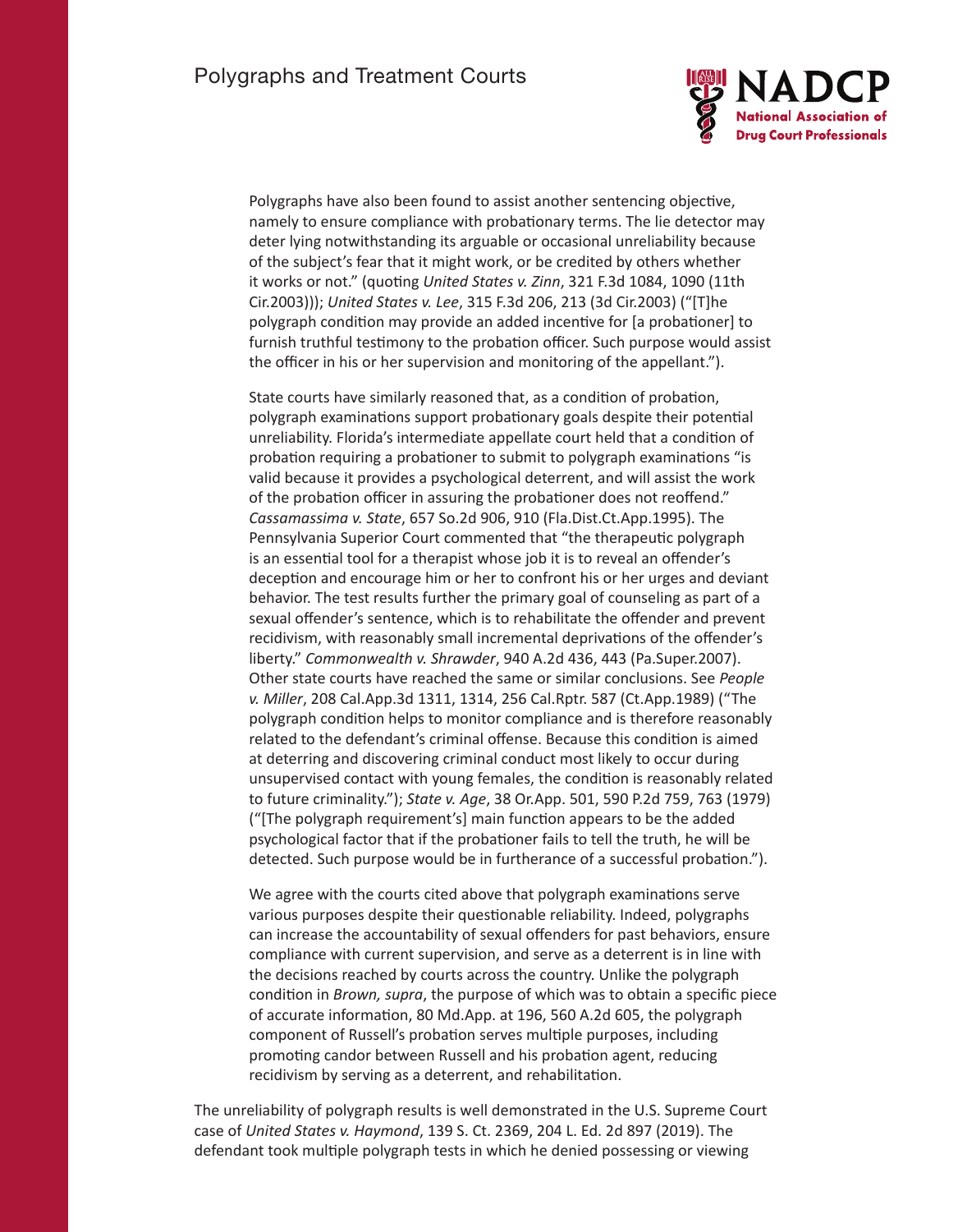

child pornography, and each time the test indicated no deception. But when the government conducted an unannounced search of his computers and cellphone, it turned up 59 images that appeared to be child pornography. Additionally, Minnesota is like many states that prohibit the use of polygraph results to revoke probation. In *State v. Nowacki*, 880 N.W.2d 396, 399 (Minn. App. 2016) the court noted that the reason that polygraph tests are not admitted is because they do not meet the *Frye-Mack* standards for reliability in order to be admissible as scientific evidence. Although the trial court has authority to order such tests as a condition of probation, the court concluded that "the admission of polygraph test results as substantive evidence of a violation in probation-revocation proceedings is improper. See also *Turner v. Virginia*, 278 Va. 739, 685 S.E.2d 665, 666 (2009); *Leonard v. State*, 315 S.W.3d 578, 580-81 (Tex. App. 2010); *Lane v. State*, 762 So.2d 560, 561 (Fla.Dist.Ct.App.2000), but see also *Hoeppner v. State*, 918 N.E.2d 695, 700 (Ind.App.2009), and *State v. Lumley,* 267 Kan. 4, 977 P.2d 914, 919-21 (1999) (both holding that polygraph examination results are admissible because a probation revocation hearing is not an adversarial criminal proceeding), and *State v. Hammond*, 218 Or. App. 574, 180 P.3d 137, 141-42 (2008) (holding that polygraph results are admissible in probation revocation proceedings because those proceedings are not governed by the rules of evidence).

The rationale for using truth ascertainment devices is not that they are necessarily reliable, but rather that the subject may believe they are reliable and be candid during questioning. As noted in *United States v. Johnson,* 446 F.3d 272, 277 (2d Cir. 2006), "the incremental tendency of polygraph testing to promote such candor [i.e., truthful statements to the defendant's probation officer] furthers the objectives of sentencing by allowing for more careful scrutiny of offenders on supervised release."

Courts have permitted the use of polygraphs despite their unreliability, because their utility is not to assess truthfulness, but rather to encourage it. *See United States v. Boles*, 914 F.3d 95, 112 (2d Cir. 2019) (polygraph testing); *United States v. Parisi*, 821 F.3d 343, 349 (2d Cir. 2016) (polygraph/computer voice stress analyzer testing).

#### **Fifth Amendment/Self-Incrimination Issues**

The Fifth Amendment applies to probationers and parolees and prohibits **compelled** selfincrimination. *Minnesota v. Murphy*, 465 U.S. 420 (1984). When a probationer is compelled to appear and answer truthfully and the state either expressly or by implication states that failure to so respond will result in a significant penalty, compulsion exists. Thus, compulsion is present when a probationer is required to "choose between making incriminating statements and jeopardizing his conditional liberty by remaining silent." *Minnesota v. Murphy*, 465 U.S. 420, at 436; *State v. Spaeth*, 2012 WI 95, 819 N.W.2d 769 (2012). Once again, guidance from *Russell v. State*, 221 Md. App. 518, 109 A. 3d 1249 (2015) is instructive:

The Fifth Amendment provides, in pertinent part, that no person "shall be compelled in any criminal case to be a witness against himself." In *Minnesota v. Murphy*, 465 U.S. 420, 104 S.Ct. 1136, 79 L.Ed.2d 409 (1984), the United States Supreme Court addressed the issue of compelled self-incrimination in the context of whether a probationer can be required to answer a probation agent's incriminating questions. Although *Murphy* did not involve the imposition of a polygraph test as a condition of probation, the Court addressed a condition of probation requiring that a probationer truthfully answer a probation agent's questions.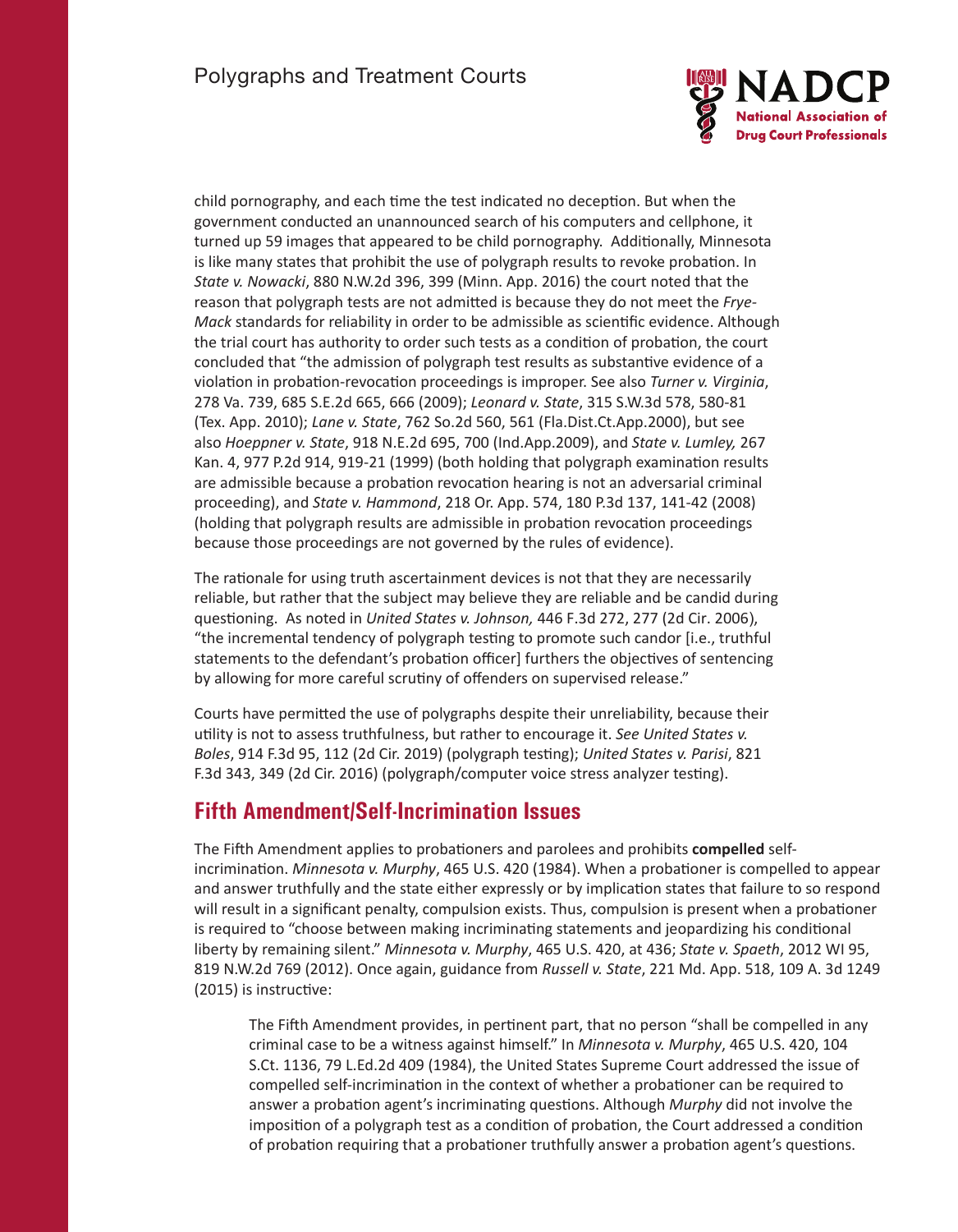

The Court emphasized that the Fifth Amendment does not prohibit a probationer from voluntarily offering incriminating information and explained that a probationer must assert the Fifth Amendment privilege and refuse to answer questions if he wishes to avoid selfincrimination. *Id.* 427-29, 104 S.Ct. 1136. The Court explained that a probationer does not lose his or her Fifth Amendment right by being convicted of a crime and by being on probation and that compelled incriminating statements "are inadmissible in a subsequent trial for a crime other than that for which he has been convicted." *Id.* at 426, 104 S.Ct. 1136. The Court held, however, that "the general obligation to appear and answer [a probation agent's] questions truthfully did not in itself convert [a probationer's] otherwise voluntary statements into compelled ones." *Id.* at 427, 104 S.Ct. 1136.

The *Murphy* Court further addressed whether Murphy had been placed in a "penalty" situation. The Court reasoned that "if the state, either expressly or by implication, asserts that invocation of the privilege would lead to revocation of probation, it would have created the classic penalty situation, the failure to assert the privilege would be excused, and the probationer's answers would be deemed compelled and inadmissible in a criminal prosecution." *Id.* at 435, 104 S.Ct. 1136. The condition requiring that Murphy be truthful with his probation agent did not indicate that his probation would be revoked if Murphy invoked the Fifth Amendment privilege. Accordingly, the United States Supreme Court held that because Murphy had not asserted the privilege, and because Murphy had not been placed in a classic penalty situation, Murphy's statements to his probation agent were not compelled. *Id*. at 440, 104 S.Ct. 1136.

. . .

We, therefore, reject Russell's claim that the polygraph requirement is "impermissibly vague" because it does not make clear that he is not required to incriminate himself. Under *Murphy* and its progeny, the Fifth Amendment does not require that a probationer be warned that he or she is entitled to assert the Fifth Amendment privilege before the probationer is asked incriminating questions. Russell, of course, is entitled to assert his Fifth Amendment privilege when asked incriminating questions. Because Russell has not asserted the privilege, his Fifth Amendment claim is premature.

Russell's next challenge to the imposition of COMET supervision is that the sanctions for declining to answer questions during polygraph examinations violate the Fifth Amendment. Specifically, Russell asserts that the consequences for failing to answer a question during a polygraph examination—which include increased reporting requirements and/or the imposition of a curfew—deprive his liberty, and therefore, constitute a substantial penalty under Fifth Amendment jurisprudence. We disagree.

The United States Supreme Court addressed a related issue in a plurality opinion in *McKune v. Lile*, 536 U.S. 24, 122 S.Ct. 2017, 153 L.Ed.2d 47 (2002). Lile was a convicted sex offender who was required, while incarcerated, to participate in a sexual abuse treatment program. Through the program, Lile was required to disclose his full sexual history, describing in detail all sexual activities, "regardless of whether such activities constitute[d] uncharged criminal offenses." *Id*. at 30, 122 S.Ct. 2017. A polygraph examination was used "to verify the accuracy and completeness of the offender's sexual history." *Id*. If Lile refused to participate in the treatment program, his "privilege status" would be reduced. *Id*. This reduction in "privilege status" would result in the curtailment of Lile's "visitation rights, earnings, work opportunities, ability to send money to family, canteen expenditures, access to a personal television, and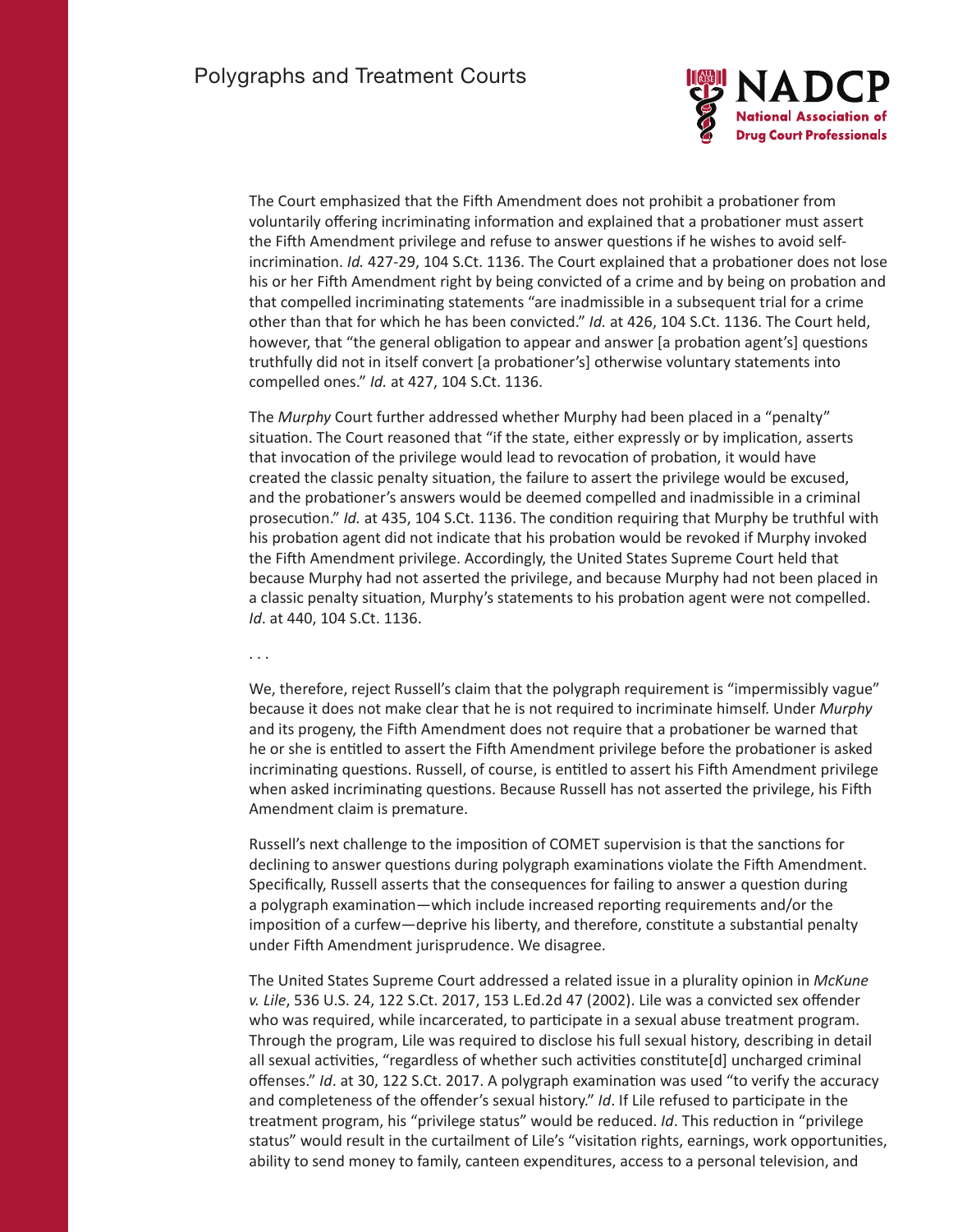

other privileges. In addition, [Lile] would be transferred to a maximum-security unit, where his movement would be more limited, he would be moved from a two-person to a four-person cell, and he would be in a potentially more dangerous environment." *Id*. at 30-31, 122 S.Ct. 2017. Lile refused to participate in the program, asserting that "... the required disclosures of his criminal history would violate his Fifth Amendment privilege against self-incrimination." *Id*. at 31, 122 S.Ct. 2017.

[The] plurality evaluated the consequences for failing to participate in the treatment program, emphasizing that "[a] broad range of choices that might infringe constitutional rights in a free society fall within the expected conditions of confinement of those who have suffered a lawful conviction." *Id*. at 37, 122 S.Ct. 2017. In this context, the plurality concluded that a mandatory treatment program "does not violate the privilege against self-incrimination if the adverse consequences an inmate faces for not participating are related to the program objectives and do not constitute atypical and significant hardships in relation to the ordinary incidents of prison life." *Id*. at 37-38, 122 S.Ct. 2017. The Court observed that "[i]t is well settled that the government need not make the exercise of the Fifth Amendment privilege cost free." *Id*. at 41, 122 S.Ct. 2017.

Justice O'Connor concurred in the judgment, agreeing that Lile's Fifth Amendment right had not been violated. She disagreed with the "atypical and significant hardship" test imposed by the plurality based upon Lile's status as an inmate, but determined that the consequences facing Lile were not "serious enough to compel him to be a witness against himself." *Id*. at 50, 122 S.Ct. 2017 (O'Connor, J., concurring in the judgment). In her concurring opinion, Justice O'Connor provided an overview of the Supreme Court's jurisprudence with respect to when a penalty imposed on the assertion of the Fifth Amendment privilege is impermissible, explaining that "[t] he text of the Fifth Amendment does not prohibit all penalties levied in response to a person's refusal to incriminate himself or herself—it prohibits only the compulsion of such testimony. Not all pressure necessarily 'compel[s]' incriminating statements." 536 U.S. at 49, 122 S.Ct. 2017. Justice O'Connor continued by describing the "penalty cases":

Our precedents establish that certain types of penalties are capable of coercing incriminating testimony: termination of employment, *Uniformed Sanitation Men Ass'n, Inc. v. Commissioner of Sanitation of City of New York,* 392 U.S. 280, 88 S.Ct. 1917, 20 L.Ed.2d 1089 (1968), the loss of a professional license, *Spevack v. Klein*, 385 U.S. 511, 87 S.Ct. 625, 17 L.Ed.2d 574 (1967), ineligibility to receive government contracts, *Lefkowitz v. Turley*, 414 U.S. 70, 94 S.Ct. 316, 38 L.Ed.2d 274 (1973), and the loss of the right to participate in political associations and to hold public office, *Lefkowitz v. Cunningham*, 431 U.S. 801, 97 S.Ct. 2132, 53 L.Ed.2d 1 (1977).

*Id*. at 49-50, 122 S.Ct. 2017. As the plurality opinion noted, however, the traditional penalty cases addressed above "involved free citizens given the choice between invoking the Fifth Amendment privilege and sustaining their economic livelihood." *Id*. at 40, 122 S.Ct. 2017.

In present case, Russell occupies a middle ground between a free citizen (as in the traditional penalty cases) and an inmate, as in *McKune*. He is, however, a person who has been convicted of a crime and sentenced to a period of incarceration, which was suspended upon the condition that comply with the terms of probation. Indeed, "[p]robation is a matter of grace which is in effect a bargain made by the people with the malefactor that he may be free as long as he conducts himself in a manner consonant with established communal standards and the safety of society." *Smith v. State*, 306 Md. 1, 6, 506 A.2d 1165 (1986).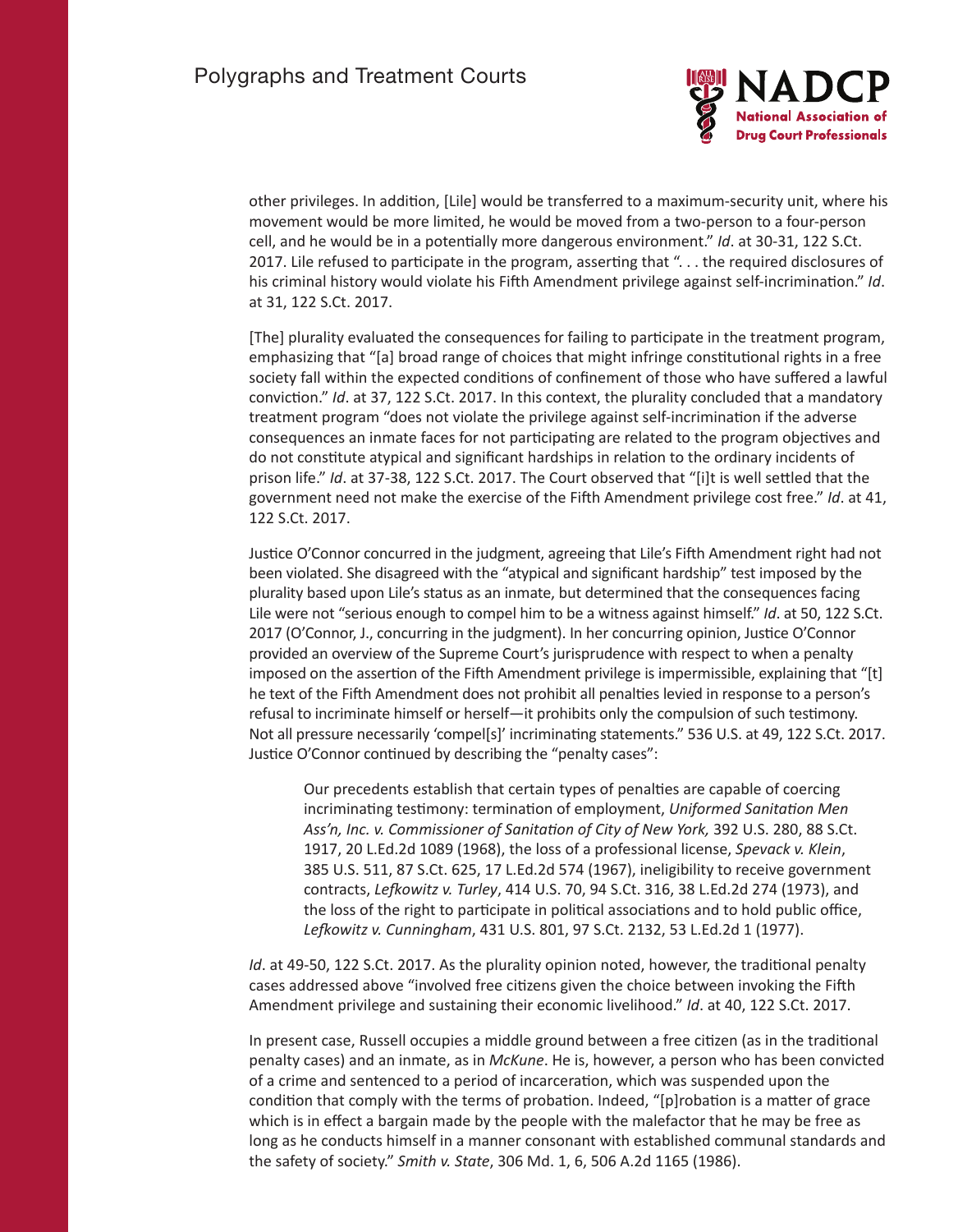

Although we recognize that *McKune, supra*, addressed the issue of penalties for failure to participate in a sex offender treatment program specifically in a prison environment, we believe that the analyses set forth in that opinion—by both the plurality and concurring opinions—are helpful in resolving this case. Agent DeGross explained that the penalties that would be imposed upon Russell if he declines to participate in a polygraph examination are increased reporting requirements and/or the imposition of a curfew. The penalties are clearly less severe than those at issue in *McKune, supra*, which included reduction in a prisoner's visitation rights, earnings, and work opportunities, as well as transfer to a maximum-security unit, among other sanctions. Indeed, "probationers do not enjoy the absolute liberty to which every citizen is entitled. Just as other punishments for criminal convictions curtail an offender's freedoms, a court granting probation may impose reasonable conditions that deprive the offender of some freedoms enjoyed by law-abiding citizens." *United States v. Knights*, 534 U.S. 112, 119, 122 S. Ct. 587, 151 L.Ed.2d 497 (2001) (internal quotation and citation omitted).

Applying the test set forth by the plurality in *McKune*, we conclude that the increased reporting and curfew potentially imposed in this case "do not constitute atypical and significant hardships in relation to the ordinary incidents of probation. *McKune, supra*, 536 U.S. at 31-32, 122 S.Ct. 2017. Furthermore, applying the standard utilized by Justice O'Connor in her concurrence, we believe that the increased reporting requirements and curfew imposed as sanctions are not "serious enough to compel [Russell] to be a witness against himself." *Id*. at 50, 122 S. Ct. 2017. Accordingly, we reject Russell's claim that the COMET program's sanctions for declining to answer questions during a polygraph examination violate the Fifth Amendment.

#### **Summary**

Therefore, the legal answers to the questions above are:

- 1. Generally, even though unreliable, polygraphs can be used as a term of probation when authorized by statute, court rule, or case authority. However, in many states the results of the polygraph cannot be used to revoke probation, because the results are unreliable.
- 2. Fifth Amendment issues can arise when the defendant is directed to tell the truth to his probation officer and then faces a significant penalty for failure to speak truthfully or refusal to speak. Under such circumstances, the statements are compelled and the evidence obtained directly or indirectly cannot be used in a criminal proceeding, unless the prosecution establishes that the evidence was obtained from a wholly independent source. *Kastigar v. U.S*., 406 U.S. 441 (1972). However, even though the statements are compelled, such statements can be used at a probation revocation hearing because probation revocation is a civil proceeding, and the rules of evidence and exclusion don't apply to probation revocation proceedings unless the state statutory scheme prevents such use. *U.S. v. Locke*, 482 F. 3d 764 (5th Cir. 2007) (holding that the defendant's Fifth Amendment right against compelled self-incrimination had not been infringed because his answers to a polygraph examination "could not serve as a basis for a future criminal prosecution"); *State v. Spaeth*, 2012 WI 95, 819 N.W.2d 769 (2012) (compelled statement in polygraph and probation program could be used for revocation). Compare with *State v. Cagle*, M2013-02271-CCA-R3-CD (Not Selected) (Tenn. Crim. App. 12-5-2014) ("The case is remanded for a new probation violation hearing wherein the following evidence is not admissible: any proof about a polygraph examination including, but not limited to the taking of a polygraph examination by Defendant, the results